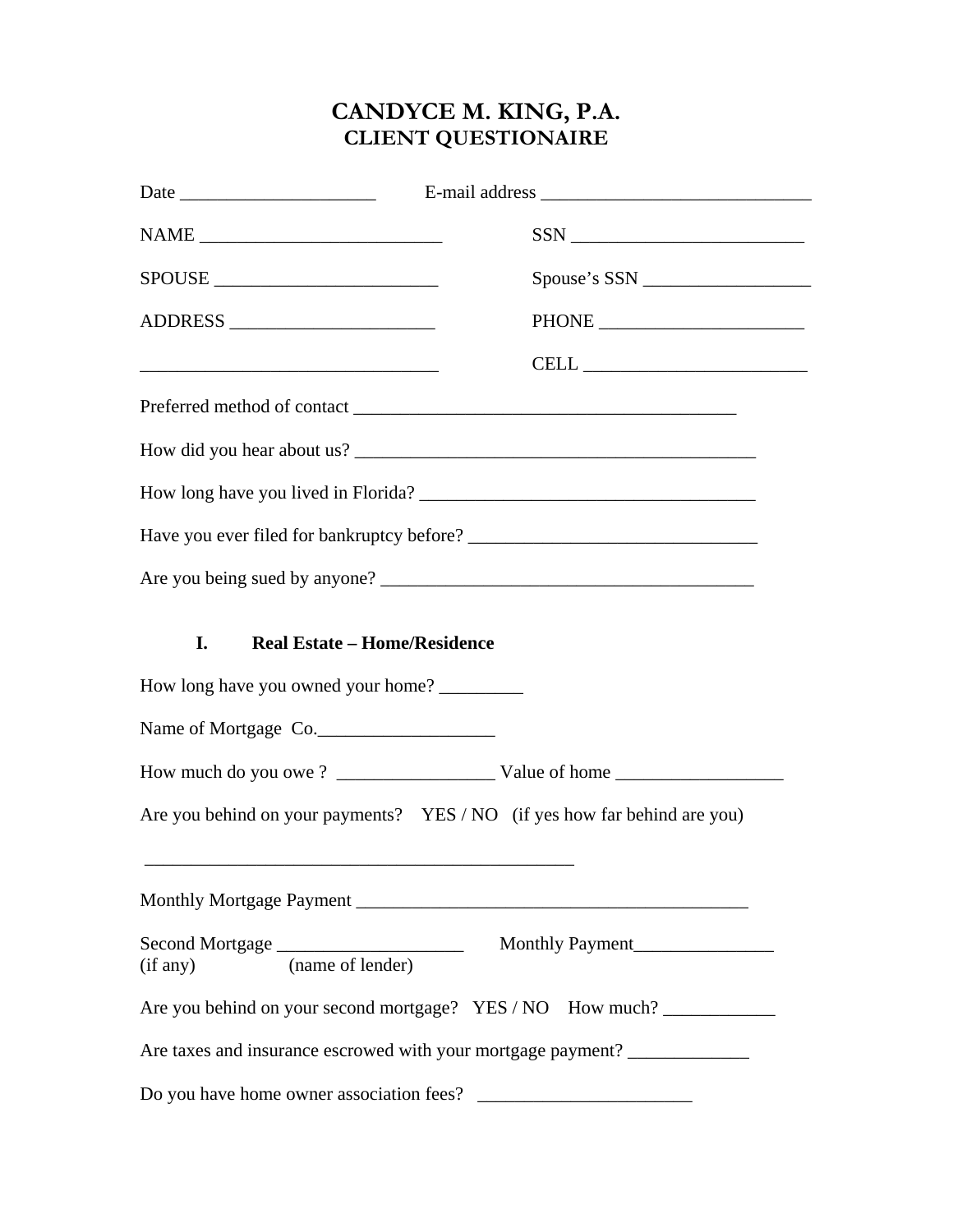## **ADDITIONAL REAL ESTATE**

| Name of Mortgage Co.                                                       |  |  |  |  |  |
|----------------------------------------------------------------------------|--|--|--|--|--|
|                                                                            |  |  |  |  |  |
|                                                                            |  |  |  |  |  |
| Are you behind on your payments? YES / NO (if yes how far behind are you)  |  |  |  |  |  |
|                                                                            |  |  |  |  |  |
| Are you behind on your second mortgage? YES/NO How much?                   |  |  |  |  |  |
| Are taxes and insurance escrowed with your mortgage payment? _____________ |  |  |  |  |  |
|                                                                            |  |  |  |  |  |
| Name of Mortgage Co.                                                       |  |  |  |  |  |
|                                                                            |  |  |  |  |  |
|                                                                            |  |  |  |  |  |
| Are you behind on your payments? YES / NO (if yes how far behind are you)  |  |  |  |  |  |
|                                                                            |  |  |  |  |  |
| Are you behind on your second mortgage? YES/NO How much?                   |  |  |  |  |  |
| Are taxes and insurance escrowed with your mortgage payment? _____________ |  |  |  |  |  |
|                                                                            |  |  |  |  |  |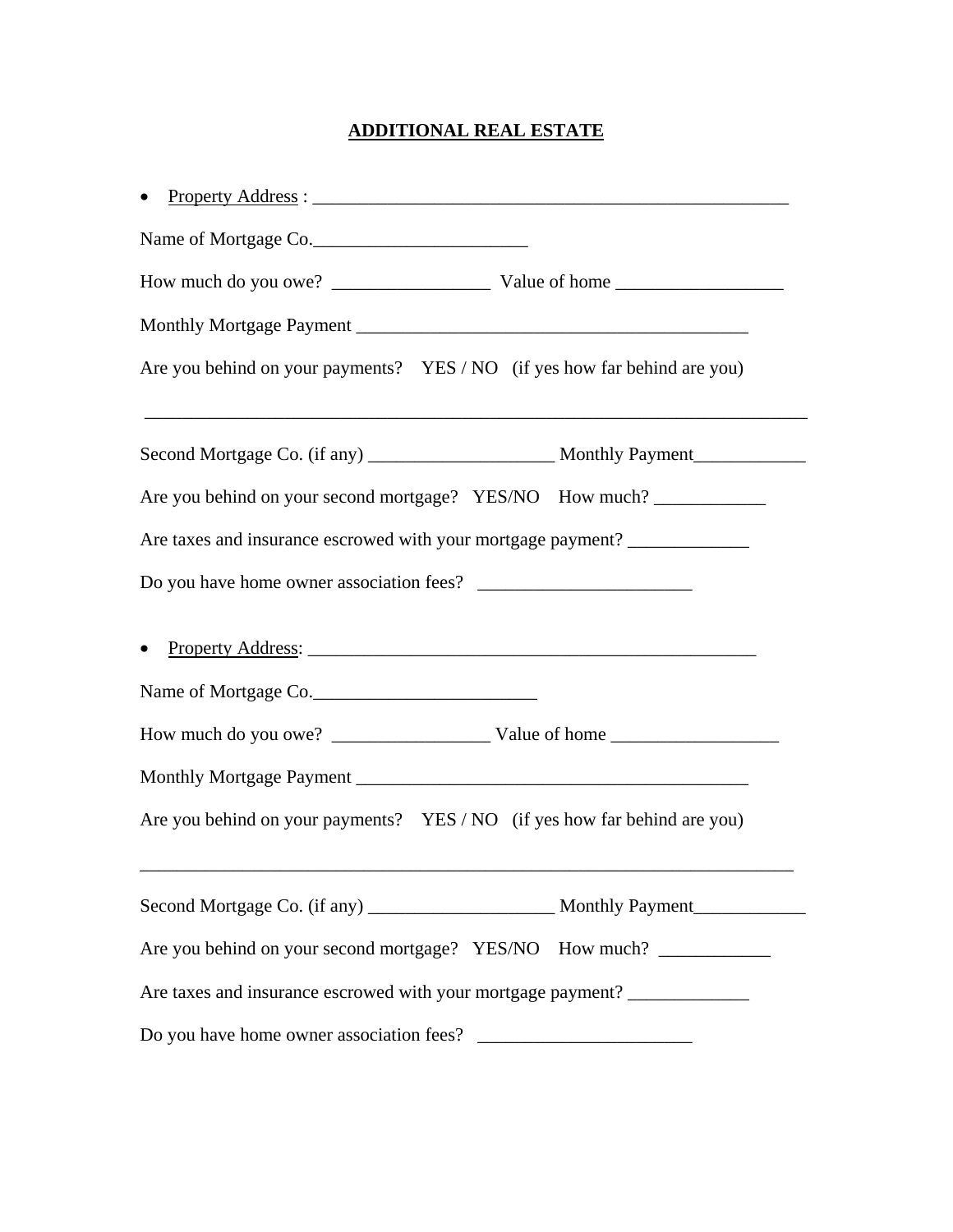#### **II. Taxes**

|                      | Have you kept current in filing your returns with the IRS? |  |
|----------------------|------------------------------------------------------------|--|
|                      |                                                            |  |
| <b>III.</b> Vehicles |                                                            |  |
|                      |                                                            |  |
|                      |                                                            |  |
|                      |                                                            |  |
|                      |                                                            |  |
|                      |                                                            |  |
|                      |                                                            |  |
|                      |                                                            |  |
|                      |                                                            |  |
|                      |                                                            |  |
|                      |                                                            |  |
|                      |                                                            |  |
|                      |                                                            |  |
|                      |                                                            |  |

Do you have any other type of vehicle (boats/trailers/4 wheelers) in your name? YES NO

If yes, please list:  $\frac{1}{2}$  =  $\frac{1}{2}$  =  $\frac{1}{2}$  =  $\frac{1}{2}$  =  $\frac{1}{2}$  =  $\frac{1}{2}$  =  $\frac{1}{2}$  =  $\frac{1}{2}$  =  $\frac{1}{2}$  =  $\frac{1}{2}$  =  $\frac{1}{2}$  =  $\frac{1}{2}$  =  $\frac{1}{2}$  =  $\frac{1}{2}$  =  $\frac{1}{2}$  =  $\frac{1}{2}$  =  $\frac{1}{2}$ 

### **IV. Personal Property (furniture, jewelry, electronics, clothing, etc.)**

What is the value of your personal property? \_\_\_\_\_\_\_\_\_\_\_\_\_\_\_\_\_\_\_\_\_\_\_\_\_\_\_\_\_\_\_\_\_\_\_ (Please value at liquidation/garage sale value)

Are you making any payments to any creditor for any of your property? \_\_\_\_\_\_\_\_\_\_ (Dell, Rooms to Go, etc.)

| $V_2$<br>. . |  |
|--------------|--|
|              |  |

 $Value$   $Line$   $Line$   $Line$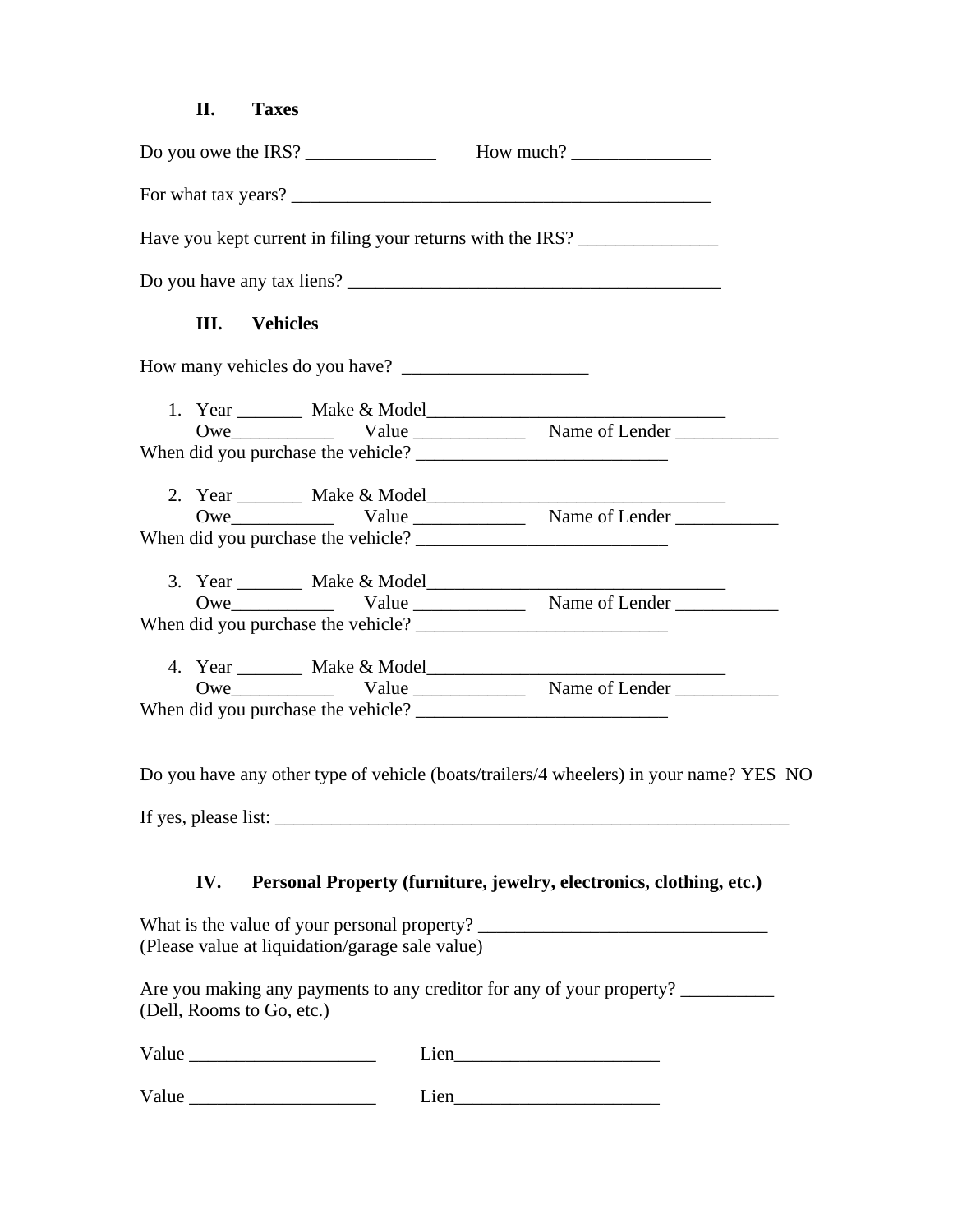## **V. Unsecured Debt**

|                 |     |                | Approximately how much do you owe in credit card debt? __________________________       |            |                |    |
|-----------------|-----|----------------|-----------------------------------------------------------------------------------------|------------|----------------|----|
|                 |     |                | When was the last time you used the credit cards? _______________________________       |            |                |    |
|                 |     |                | Have you incurred any charges more than \$500 in the last three months? YES             |            |                | NO |
|                 |     |                | Have you made any cash advances within the last four months? YES                        |            | <b>NO</b>      |    |
|                 |     |                |                                                                                         |            |                |    |
|                 |     |                |                                                                                         |            |                |    |
|                 |     |                |                                                                                         |            |                |    |
|                 |     |                |                                                                                         |            |                |    |
|                 |     |                | Do you owe any back child support or alimony? __________________________________        |            |                |    |
|                 |     |                | **please note that student loans are non-dischargeable through bankruptcy.              |            |                |    |
|                 |     |                |                                                                                         |            |                |    |
|                 |     |                | Do you have any investment accounts (stocks/bonds/mutual funds)? _______________        |            |                |    |
| last two years? | Yes | N <sub>o</sub> | Have you sold, transferred title or given away anything of value more than \$600 in the |            |                |    |
|                 |     |                |                                                                                         |            |                |    |
|                 |     |                |                                                                                         |            |                |    |
|                 |     |                | Are you currently suing anyone? (personal injury, malpractice, etc.) YES                |            | NO             |    |
|                 |     |                | Have you repaid a friend or relative any money in the last year?                        | <b>YES</b> | N <sub>O</sub> |    |
|                 |     |                | Are you currently inheriting anything under a will or trust? YES                        | NO         |                |    |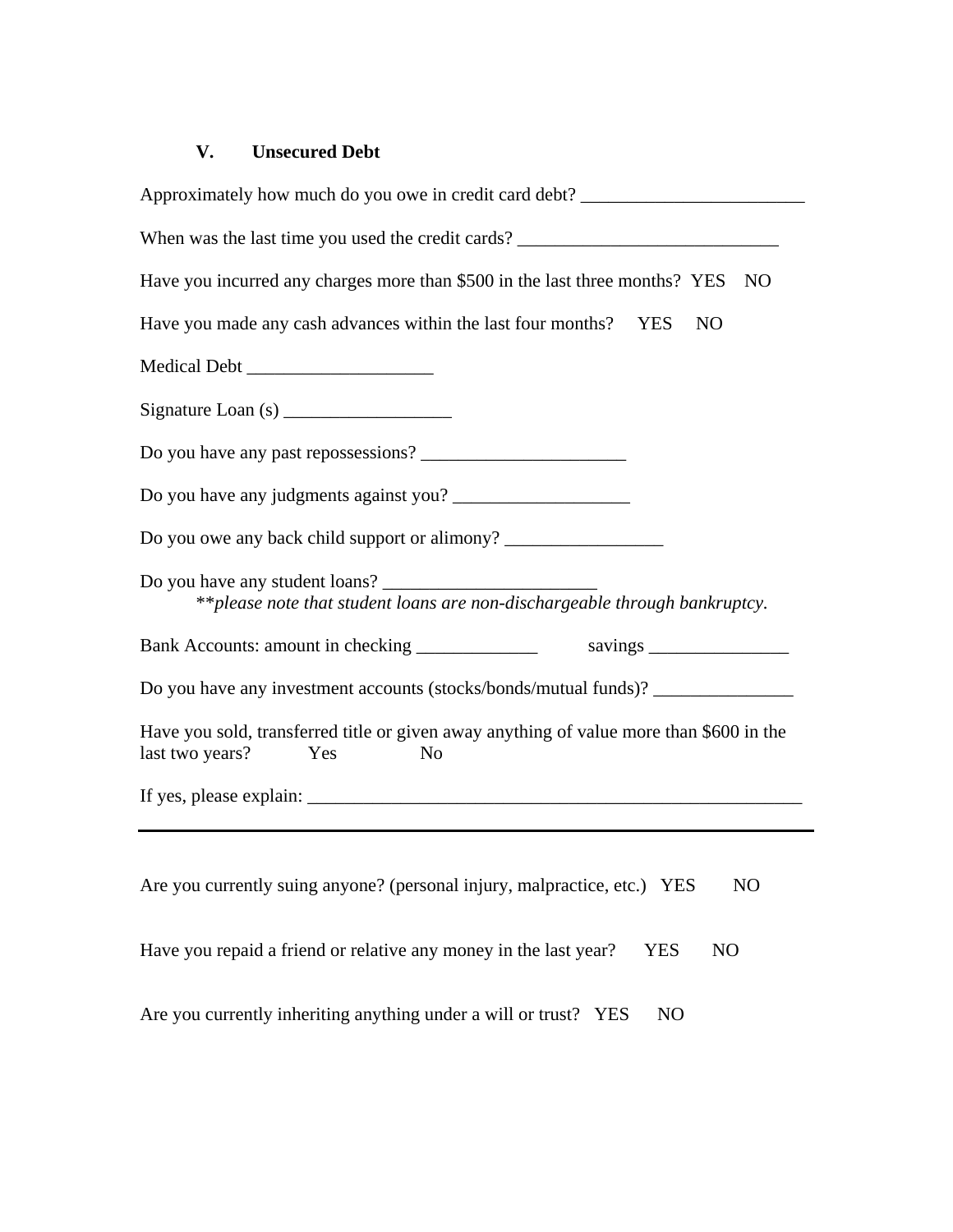Do you have any interest in a business or partnership? YES NO

If yes, please explain:

Are more than 50% of your debts, including home mortgage business related? YES NO

\_\_\_\_\_\_\_\_\_\_\_\_\_\_\_\_\_\_\_\_\_\_\_\_\_\_\_\_\_\_\_\_\_\_\_\_\_\_\_\_\_\_\_\_\_\_\_\_\_\_\_\_\_\_\_\_\_\_\_\_\_\_\_\_\_\_\_\_\_\_\_\_ \_\_\_\_\_\_\_\_\_\_\_\_\_\_\_\_\_\_\_\_\_\_\_\_\_\_\_\_\_\_\_\_\_\_\_\_\_\_\_\_\_\_\_\_\_\_\_\_\_\_\_\_\_\_\_\_\_\_\_\_\_\_\_\_\_\_\_\_\_\_\_\_

#### **VI Other Attorneys**

Do you have an attorney handling any legal matter for you now?

If yes, who and what are they representing you for?

Have you consulted another attorney about filing for bankruptcy? YES NO

\_\_\_\_\_\_\_\_\_\_\_\_\_\_\_\_\_\_\_\_\_\_\_\_\_\_\_\_\_\_\_\_\_\_\_\_\_\_\_\_\_\_\_\_\_\_\_\_\_\_\_\_\_\_\_\_\_\_\_\_\_\_\_\_\_\_\_\_\_\_\_\_

\_\_\_\_\_\_\_\_\_\_\_\_\_\_\_\_\_\_\_\_\_\_\_\_\_\_\_\_\_\_\_\_\_\_\_\_\_\_\_\_\_\_\_\_\_\_\_\_\_\_\_\_\_\_\_\_\_\_\_\_\_\_\_\_\_\_\_\_\_\_\_\_ \_\_\_\_\_\_\_\_\_\_\_\_\_\_\_\_\_\_\_\_\_\_\_\_\_\_\_\_\_\_\_\_\_\_\_\_\_\_\_\_\_\_\_\_\_\_\_\_\_\_\_\_\_\_\_\_\_\_\_\_\_\_\_\_\_\_\_\_\_\_\_\_

If yes, who did you consult and when?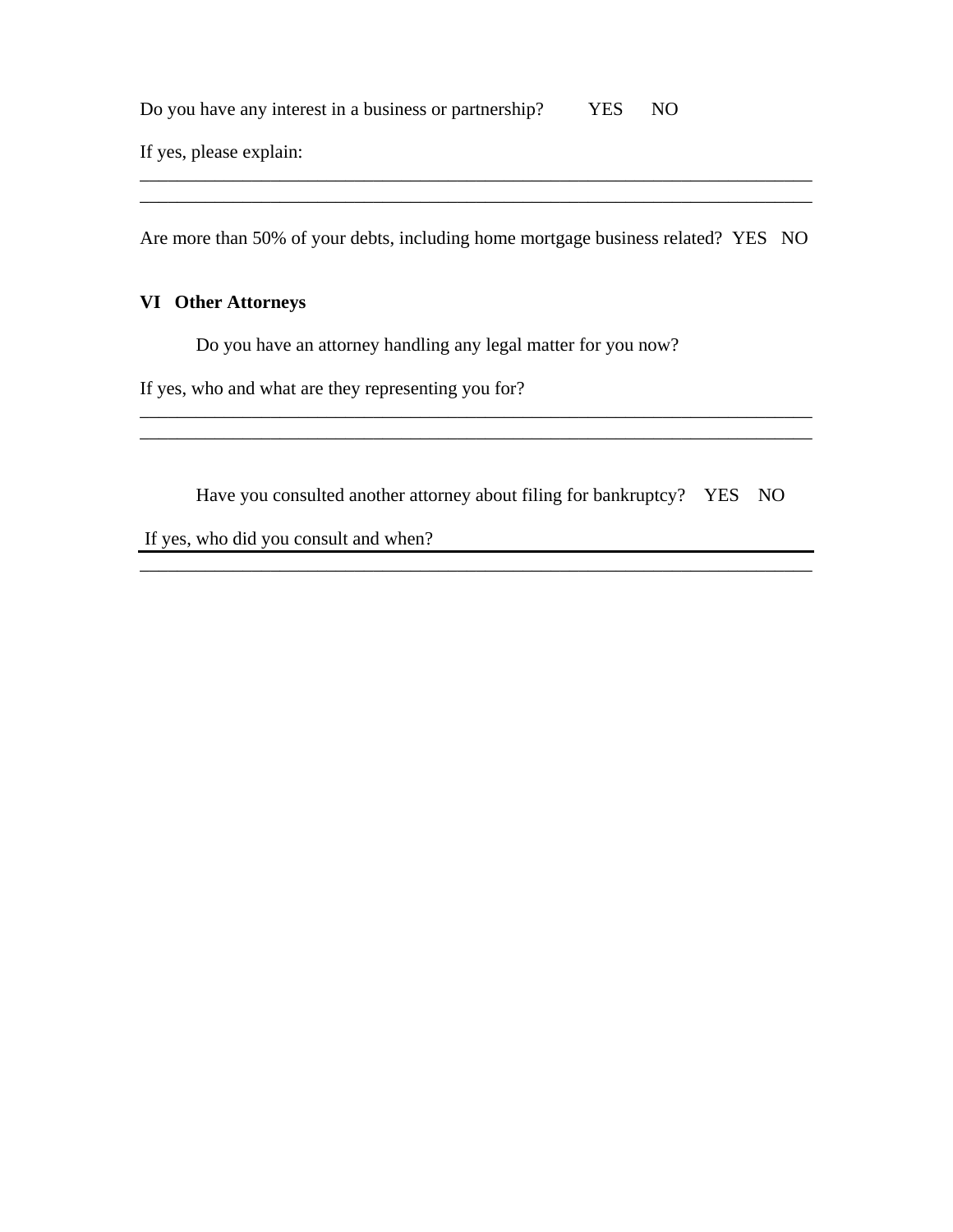# **MONTHLY INCOME**

| 1. Employment Information                                                                                                  | YOU                                                                                                                                                                                                                                                                                                                           | <b>SPOUSE</b>                                                                                                                                                                                                                                                                                                                                                       |
|----------------------------------------------------------------------------------------------------------------------------|-------------------------------------------------------------------------------------------------------------------------------------------------------------------------------------------------------------------------------------------------------------------------------------------------------------------------------|---------------------------------------------------------------------------------------------------------------------------------------------------------------------------------------------------------------------------------------------------------------------------------------------------------------------------------------------------------------------|
| Employer:<br>Occupation:<br>How Long Employed?                                                                             |                                                                                                                                                                                                                                                                                                                               |                                                                                                                                                                                                                                                                                                                                                                     |
| 2. How often are you paid?                                                                                                 | Monthly<br>Twice a Month<br>Every 2 weeks<br>Weekly<br>Other (Explain)                                                                                                                                                                                                                                                        | Monthly<br>Twice a Month<br>Every 2 weeks<br>Weekly<br>Other (Explain)                                                                                                                                                                                                                                                                                              |
| 3. How much are you paid<br>(gross) each pay period?                                                                       | \$                                                                                                                                                                                                                                                                                                                            | $\mathbb{S}^-$                                                                                                                                                                                                                                                                                                                                                      |
| 4. Gross monthly wage (state)<br>only if you check Other)                                                                  | $\mathbb{S}$                                                                                                                                                                                                                                                                                                                  | $\sim$                                                                                                                                                                                                                                                                                                                                                              |
| 5. Average overtime per<br>pay period:                                                                                     | \$                                                                                                                                                                                                                                                                                                                            | \$                                                                                                                                                                                                                                                                                                                                                                  |
| Deductions per pay period:                                                                                                 |                                                                                                                                                                                                                                                                                                                               |                                                                                                                                                                                                                                                                                                                                                                     |
| 6. Payroll Taxes<br><b>Federal Taxes</b><br>Social Security (FICA)<br>Medicare<br><b>State Taxes</b><br><b>Local Taxes</b> | $\mathbb{S}^-$<br>$\frac{\text{S}}{\text{S}}$<br>\$<br>\$<br>\$                                                                                                                                                                                                                                                               | $\frac{1}{2}$<br>$\frac{1}{2}$<br>\$<br><u> 1999 - Johann Barn, mars and de Barn, mars and de Barn, mars and de Barn, mars and de Barn, mars and de Barn</u><br>\$<br>\$                                                                                                                                                                                            |
| 7. Insurance                                                                                                               | \$                                                                                                                                                                                                                                                                                                                            | \$                                                                                                                                                                                                                                                                                                                                                                  |
| 8. Union dues                                                                                                              | $\frac{\text{S}}{\text{S}}$                                                                                                                                                                                                                                                                                                   | $\begin{picture}(20,10) \put(0,0){\vector(1,0){100}} \put(15,0){\vector(1,0){100}} \put(15,0){\vector(1,0){100}} \put(15,0){\vector(1,0){100}} \put(15,0){\vector(1,0){100}} \put(15,0){\vector(1,0){100}} \put(15,0){\vector(1,0){100}} \put(15,0){\vector(1,0){100}} \put(15,0){\vector(1,0){100}} \put(15,0){\vector(1,0){100}} \put(15,0){\vector(1,0){100}} \$ |
| 9. Other deductions:                                                                                                       | $\sim$<br>$\frac{1}{2}$ $\frac{1}{2}$ $\frac{1}{2}$ $\frac{1}{2}$ $\frac{1}{2}$ $\frac{1}{2}$ $\frac{1}{2}$ $\frac{1}{2}$ $\frac{1}{2}$ $\frac{1}{2}$ $\frac{1}{2}$ $\frac{1}{2}$ $\frac{1}{2}$ $\frac{1}{2}$ $\frac{1}{2}$ $\frac{1}{2}$ $\frac{1}{2}$ $\frac{1}{2}$ $\frac{1}{2}$ $\frac{1}{2}$ $\frac{1}{2}$ $\frac{1}{2}$ | $\frac{1}{2}$<br>$\frac{1}{2}$                                                                                                                                                                                                                                                                                                                                      |
| Other Monthly Income:                                                                                                      |                                                                                                                                                                                                                                                                                                                               |                                                                                                                                                                                                                                                                                                                                                                     |
| 10. If self-employed,<br>average monthly<br>business income:                                                               | $\frac{1}{2}$ $\frac{1}{2}$ $\frac{1}{2}$ $\frac{1}{2}$ $\frac{1}{2}$ $\frac{1}{2}$ $\frac{1}{2}$ $\frac{1}{2}$ $\frac{1}{2}$ $\frac{1}{2}$ $\frac{1}{2}$ $\frac{1}{2}$ $\frac{1}{2}$ $\frac{1}{2}$ $\frac{1}{2}$ $\frac{1}{2}$ $\frac{1}{2}$ $\frac{1}{2}$ $\frac{1}{2}$ $\frac{1}{2}$ $\frac{1}{2}$ $\frac{1}{2}$           | $\frac{1}{2}$                                                                                                                                                                                                                                                                                                                                                       |
| 11. Income from real/rental<br>property:                                                                                   | \$                                                                                                                                                                                                                                                                                                                            | $\mathbb{S}$                                                                                                                                                                                                                                                                                                                                                        |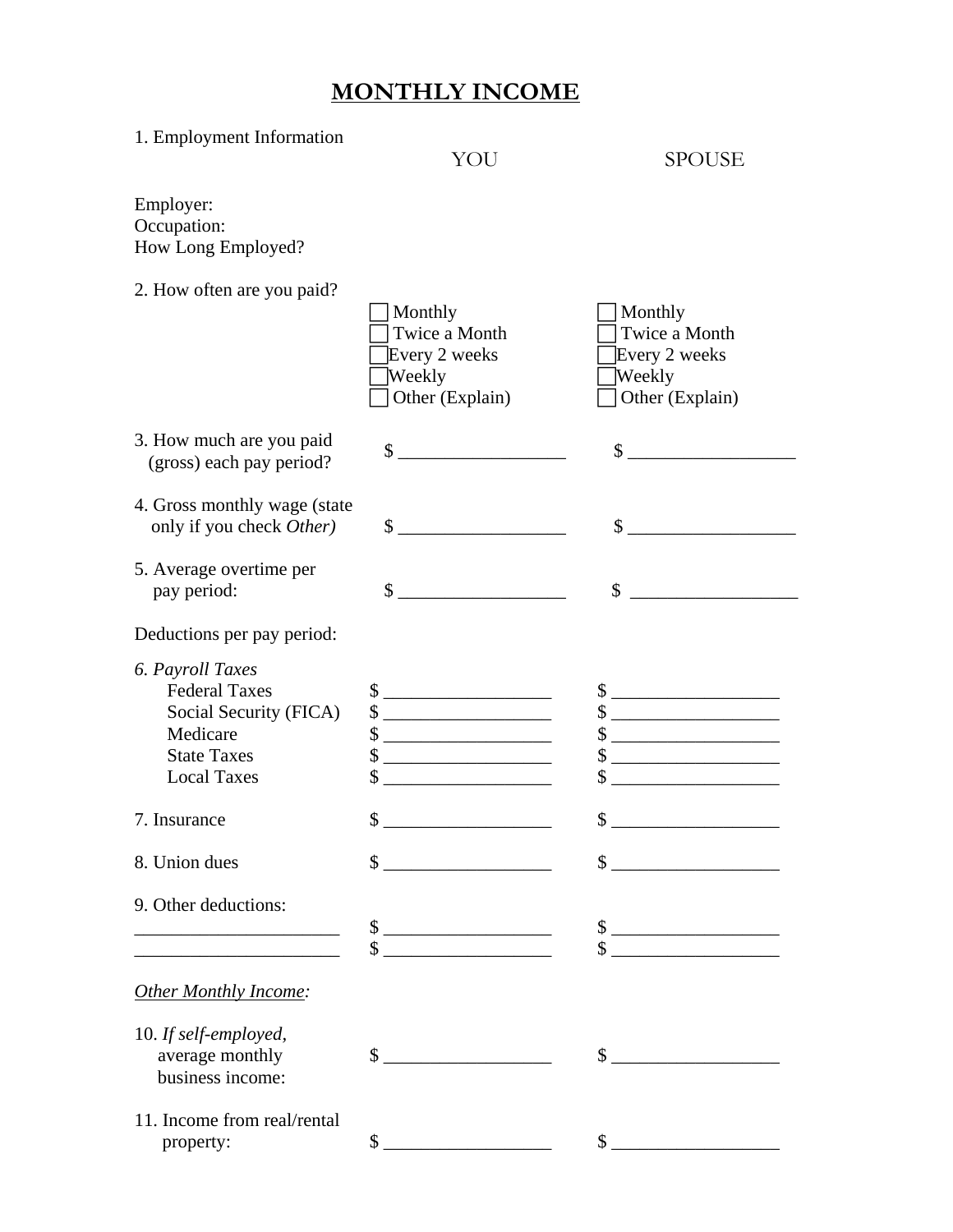|                                                                                  | YOU              | SPOUSE                                               |
|----------------------------------------------------------------------------------|------------------|------------------------------------------------------|
| 13. Alimony Received:                                                            | $\sim$           | $\sim$                                               |
| 14. Child support received?<br>(State full name, age &<br>relationship of child) | Yes<br> No<br>\$ | Yes<br>N <sub>0</sub><br>$\frac{\text{S}}{\text{S}}$ |
| the control of the control of the control of the control of the control of       | \$               |                                                      |
| 15. Social security or other<br>government assistance:                           | $\sim$           |                                                      |
| 16. Unemployment:                                                                |                  |                                                      |
| 17. Pension or retirement<br>income:                                             | $\mathbb{S}$     | $\sim$                                               |
| 18. Other Income:                                                                | \$               |                                                      |
| Contribution from<br>household members                                           | \$               |                                                      |

If you anticipate an increase or decrease in your income during the next year, state why and the expected amount of increase or decrease:

\_\_\_\_\_\_\_\_\_\_\_\_\_\_\_\_\_\_\_\_\_\_\_\_\_\_\_\_\_\_\_\_\_\_\_\_\_\_\_\_\_\_\_\_\_\_\_\_\_\_\_\_\_\_\_\_\_\_\_\_\_\_\_\_\_\_\_\_\_\_\_\_ \_\_\_\_\_\_\_\_\_\_\_\_\_\_\_\_\_\_\_\_\_\_\_\_\_\_\_\_\_\_\_\_\_\_\_\_\_\_\_\_\_\_\_\_\_\_\_\_\_\_\_\_\_\_\_\_\_\_\_\_\_\_\_\_\_\_\_\_\_\_\_\_

\_\_\_\_\_\_\_\_\_\_\_\_\_\_\_\_\_\_\_\_\_\_\_\_\_\_\_\_\_\_\_\_\_\_\_\_\_\_\_\_\_\_\_\_\_\_\_\_\_\_\_\_\_\_\_\_\_\_\_\_\_\_\_\_\_\_\_\_\_\_\_\_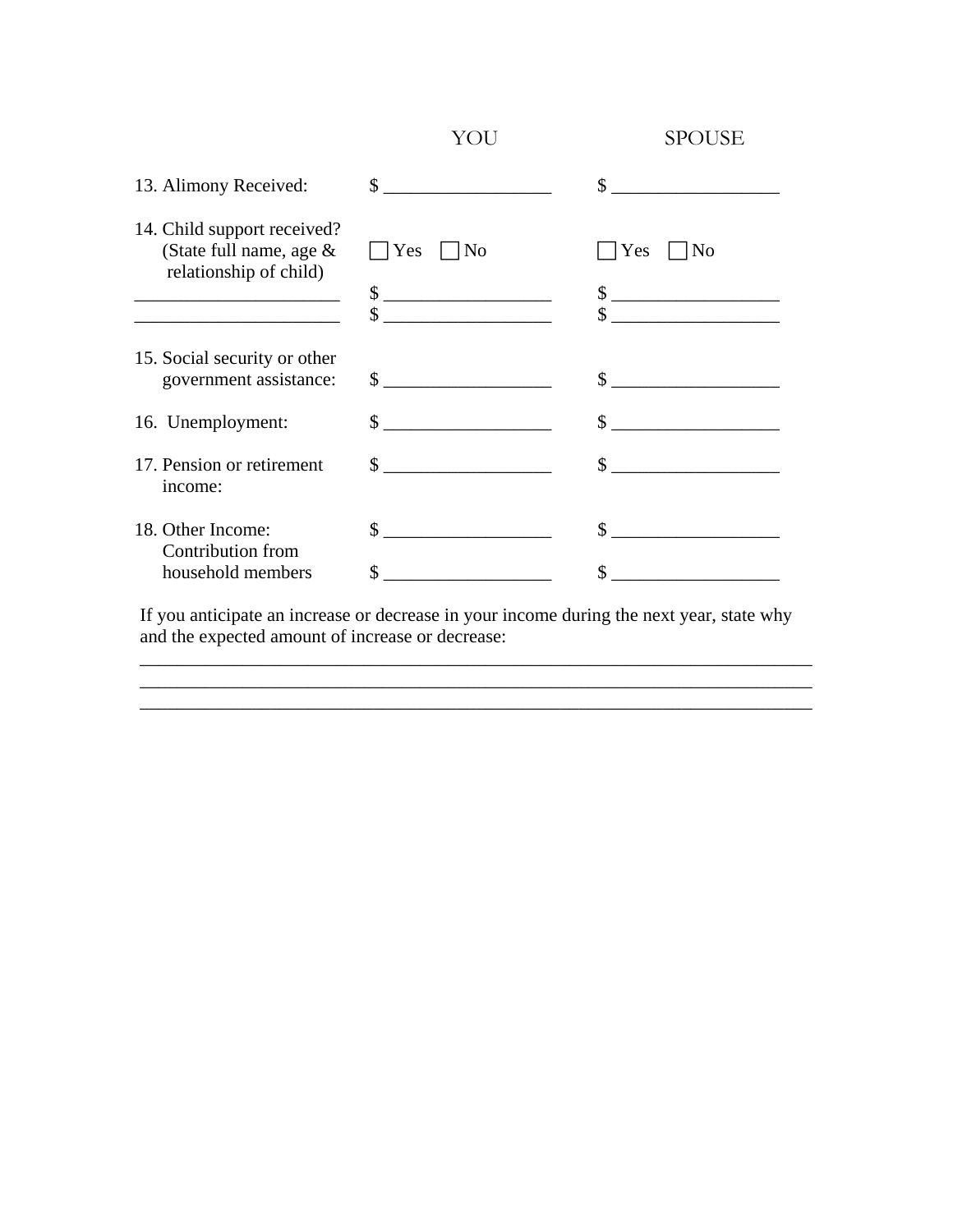# **MONTHLY EXPENSES**

19. List all dependents living with you whose expenses are included below:

| 20. Rent/Mortgage Payment<br>Real estate taxes included?<br>Property ins. Included? | <b>HOUSEHOLD ONE</b><br>$\Box$ No<br>Yes<br>$\neg$ No<br>Yes                                                                                                                                                                                                                                                                                                                                                                                                                                                                              | <b>HOUSEHOLD TWO</b><br>$\sim$<br>N <sub>o</sub><br>Yes<br>N <sub>o</sub><br>Yes                                                                                                                                                                                                                                    |
|-------------------------------------------------------------------------------------|-------------------------------------------------------------------------------------------------------------------------------------------------------------------------------------------------------------------------------------------------------------------------------------------------------------------------------------------------------------------------------------------------------------------------------------------------------------------------------------------------------------------------------------------|---------------------------------------------------------------------------------------------------------------------------------------------------------------------------------------------------------------------------------------------------------------------------------------------------------------------|
| 21. Electricity and heating fuel:                                                   | \$                                                                                                                                                                                                                                                                                                                                                                                                                                                                                                                                        | \$                                                                                                                                                                                                                                                                                                                  |
| 22. Water & Sewer:                                                                  | $\frac{1}{2}$                                                                                                                                                                                                                                                                                                                                                                                                                                                                                                                             | $\frac{1}{2}$ $\frac{1}{2}$ $\frac{1}{2}$ $\frac{1}{2}$ $\frac{1}{2}$ $\frac{1}{2}$ $\frac{1}{2}$ $\frac{1}{2}$ $\frac{1}{2}$ $\frac{1}{2}$ $\frac{1}{2}$ $\frac{1}{2}$ $\frac{1}{2}$ $\frac{1}{2}$ $\frac{1}{2}$ $\frac{1}{2}$ $\frac{1}{2}$ $\frac{1}{2}$ $\frac{1}{2}$ $\frac{1}{2}$ $\frac{1}{2}$ $\frac{1}{2}$ |
| 23. Telephone:                                                                      |                                                                                                                                                                                                                                                                                                                                                                                                                                                                                                                                           | $\frac{1}{1}$                                                                                                                                                                                                                                                                                                       |
| 24. Garbage:                                                                        |                                                                                                                                                                                                                                                                                                                                                                                                                                                                                                                                           | $\qquad \qquad \  \, {\sf S} \underline{\hspace{1.5cm}} \underline{\hspace{1.5cm}}$                                                                                                                                                                                                                                 |
| 25. Security:                                                                       | $\frac{1}{2}$ $\frac{1}{2}$ $\frac{1}{2}$ $\frac{1}{2}$ $\frac{1}{2}$ $\frac{1}{2}$ $\frac{1}{2}$ $\frac{1}{2}$ $\frac{1}{2}$ $\frac{1}{2}$ $\frac{1}{2}$ $\frac{1}{2}$ $\frac{1}{2}$ $\frac{1}{2}$ $\frac{1}{2}$ $\frac{1}{2}$ $\frac{1}{2}$ $\frac{1}{2}$ $\frac{1}{2}$ $\frac{1}{2}$ $\frac{1}{2}$ $\frac{1}{2}$                                                                                                                                                                                                                       | $\qquad \qquad \text{\normalsize $s$} \underline{\qquad \qquad }$                                                                                                                                                                                                                                                   |
| 26. Cable:                                                                          |                                                                                                                                                                                                                                                                                                                                                                                                                                                                                                                                           |                                                                                                                                                                                                                                                                                                                     |
| 27. Other utilities:                                                                | $\mathbb{S}$<br>$\qquad \qquad \, \text{\bf $s$}\underline{\hspace{10mm}} \qquad \qquad \qquad \, \text{\bf $s$}\underline{\hspace{10mm}} \qquad \qquad \qquad \, \text{\bf $s$}\underline{\hspace{10mm}} \qquad \qquad \qquad \qquad \, \text{\bf $s$}\underline{\hspace{10mm}} \qquad \qquad \qquad \qquad \, \text{\bf $s$}\underline{\hspace{10mm}} \qquad \qquad \qquad \qquad \qquad \, \text{\bf $s$}\underline{\hspace{10mm}} \qquad \qquad \qquad \qquad \qquad \qquad \, \text{\bf $s$}\underline{\hspace{10mm}} \qquad \qquad$ | $\qquad \qquad \  \, {\sf S} \underline{\hspace{1.5cm}} \underline{\hspace{1.5cm}}$<br>$\qquad \qquad \, \text{\bf $s$}\; \underline{\hspace{10mm}}$<br><u> 1989 - Johann Barbara, martin a</u>                                                                                                                     |
| 28. Home maintenance<br>(repairs & upkeep)                                          | $\frac{1}{2}$ $\frac{1}{2}$ $\frac{1}{2}$ $\frac{1}{2}$ $\frac{1}{2}$ $\frac{1}{2}$ $\frac{1}{2}$ $\frac{1}{2}$ $\frac{1}{2}$ $\frac{1}{2}$ $\frac{1}{2}$ $\frac{1}{2}$ $\frac{1}{2}$ $\frac{1}{2}$ $\frac{1}{2}$ $\frac{1}{2}$ $\frac{1}{2}$ $\frac{1}{2}$ $\frac{1}{2}$ $\frac{1}{2}$ $\frac{1}{2}$ $\frac{1}{2}$                                                                                                                                                                                                                       | $\qquad \qquad \, \text{\bf \$} \text{\bf \underline{}}$                                                                                                                                                                                                                                                            |
| 29. Food                                                                            | \$                                                                                                                                                                                                                                                                                                                                                                                                                                                                                                                                        | \$<br><u> 1980 - Jan Stein Stein Stein Stein Stein Stein Stein Stein Stein Stein Stein Stein Stein Stein Stein Stein S</u>                                                                                                                                                                                          |
| 30. Clothing                                                                        | \$                                                                                                                                                                                                                                                                                                                                                                                                                                                                                                                                        | \$                                                                                                                                                                                                                                                                                                                  |
| 31. Laundry/dry cleaning                                                            | \$                                                                                                                                                                                                                                                                                                                                                                                                                                                                                                                                        | $\frac{1}{2}$ $\frac{1}{2}$ $\frac{1}{2}$ $\frac{1}{2}$ $\frac{1}{2}$ $\frac{1}{2}$ $\frac{1}{2}$ $\frac{1}{2}$ $\frac{1}{2}$ $\frac{1}{2}$ $\frac{1}{2}$ $\frac{1}{2}$ $\frac{1}{2}$ $\frac{1}{2}$ $\frac{1}{2}$ $\frac{1}{2}$ $\frac{1}{2}$ $\frac{1}{2}$ $\frac{1}{2}$ $\frac{1}{2}$ $\frac{1}{2}$ $\frac{1}{2}$ |
| 32. Medical/dental                                                                  | \$                                                                                                                                                                                                                                                                                                                                                                                                                                                                                                                                        | $\frac{1}{2}$                                                                                                                                                                                                                                                                                                       |
| 33. Recreation/entertainment,<br>(movies, magazines, books, etc.)                   |                                                                                                                                                                                                                                                                                                                                                                                                                                                                                                                                           | $\text{\$}$                                                                                                                                                                                                                                                                                                         |
| 34. Charitable contributions:                                                       | \$                                                                                                                                                                                                                                                                                                                                                                                                                                                                                                                                        |                                                                                                                                                                                                                                                                                                                     |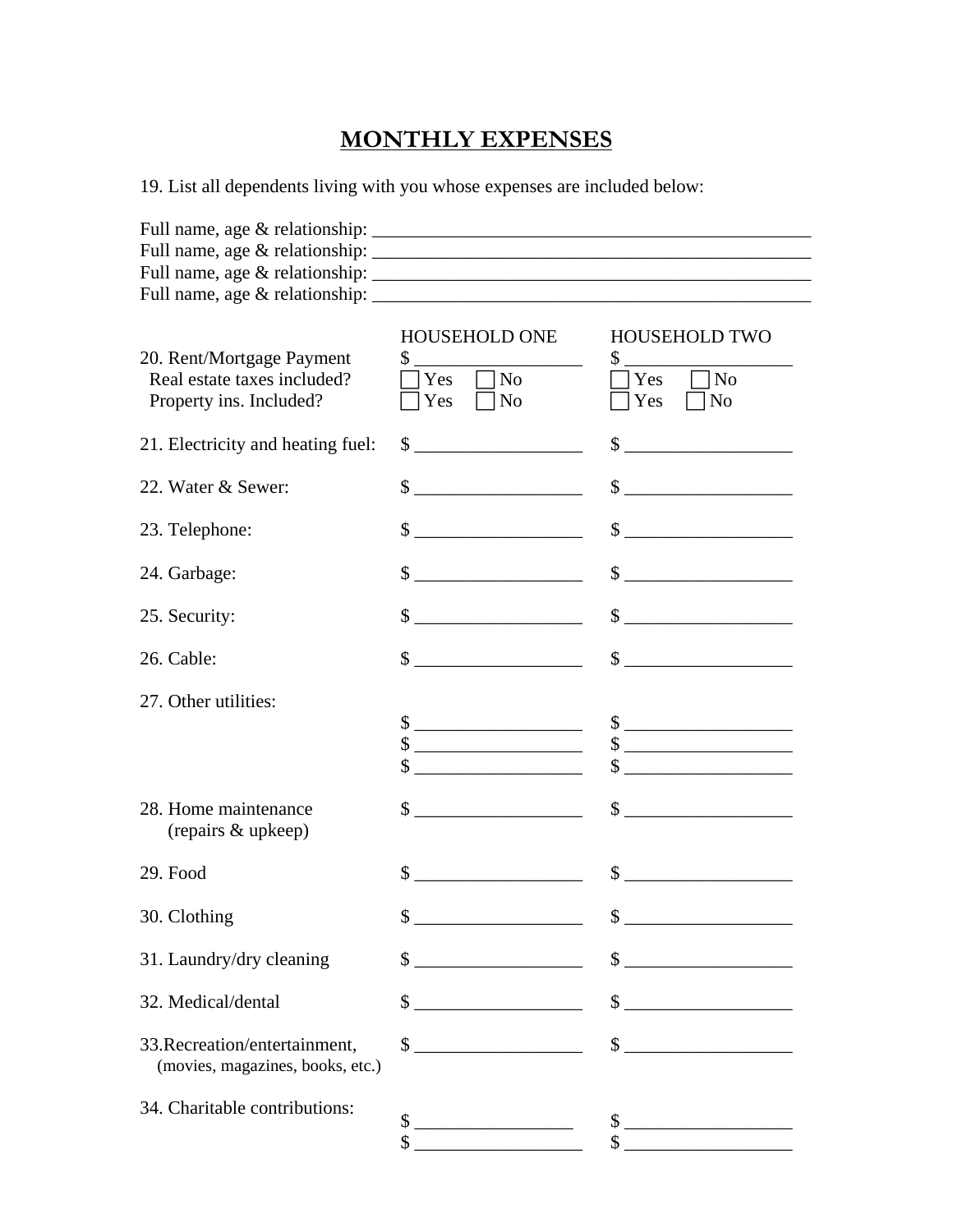## 35. Transportation

| 36. Life Insurance:<br>(paid out of pocket)                                      | \$<br><u> 1990 - Johann Barbara, martin a</u>                                                                                                                                                                                                                                                                       | $\frac{1}{2}$ $\frac{1}{2}$ $\frac{1}{2}$ $\frac{1}{2}$ $\frac{1}{2}$ $\frac{1}{2}$ $\frac{1}{2}$ $\frac{1}{2}$ $\frac{1}{2}$ $\frac{1}{2}$ $\frac{1}{2}$ $\frac{1}{2}$ $\frac{1}{2}$ $\frac{1}{2}$ $\frac{1}{2}$ $\frac{1}{2}$ $\frac{1}{2}$ $\frac{1}{2}$ $\frac{1}{2}$ $\frac{1}{2}$ $\frac{1}{2}$ $\frac{1}{2}$                                 |
|----------------------------------------------------------------------------------|---------------------------------------------------------------------------------------------------------------------------------------------------------------------------------------------------------------------------------------------------------------------------------------------------------------------|-----------------------------------------------------------------------------------------------------------------------------------------------------------------------------------------------------------------------------------------------------------------------------------------------------------------------------------------------------|
| 37. Homeowner's or<br>renter's insurance:                                        | \$                                                                                                                                                                                                                                                                                                                  | $\qquad \qquad \  \, {\sf S} \underline{\hspace{1.5cm}} \underline{\hspace{1.5cm}}$                                                                                                                                                                                                                                                                 |
| 38. Auto Insurance:                                                              | $\frac{1}{2}$ $\frac{1}{2}$ $\frac{1}{2}$ $\frac{1}{2}$ $\frac{1}{2}$ $\frac{1}{2}$ $\frac{1}{2}$ $\frac{1}{2}$ $\frac{1}{2}$ $\frac{1}{2}$ $\frac{1}{2}$ $\frac{1}{2}$ $\frac{1}{2}$ $\frac{1}{2}$ $\frac{1}{2}$ $\frac{1}{2}$ $\frac{1}{2}$ $\frac{1}{2}$ $\frac{1}{2}$ $\frac{1}{2}$ $\frac{1}{2}$ $\frac{1}{2}$ | $\frac{1}{2}$ $\frac{1}{2}$ $\frac{1}{2}$ $\frac{1}{2}$ $\frac{1}{2}$ $\frac{1}{2}$ $\frac{1}{2}$ $\frac{1}{2}$ $\frac{1}{2}$ $\frac{1}{2}$ $\frac{1}{2}$ $\frac{1}{2}$ $\frac{1}{2}$ $\frac{1}{2}$ $\frac{1}{2}$ $\frac{1}{2}$ $\frac{1}{2}$ $\frac{1}{2}$ $\frac{1}{2}$ $\frac{1}{2}$ $\frac{1}{2}$ $\frac{1}{2}$                                 |
| 39. Health Insurance:<br>(paid out of pocket)                                    | $\frac{1}{2}$ $\frac{1}{2}$ $\frac{1}{2}$ $\frac{1}{2}$ $\frac{1}{2}$ $\frac{1}{2}$ $\frac{1}{2}$ $\frac{1}{2}$ $\frac{1}{2}$ $\frac{1}{2}$ $\frac{1}{2}$ $\frac{1}{2}$ $\frac{1}{2}$ $\frac{1}{2}$ $\frac{1}{2}$ $\frac{1}{2}$ $\frac{1}{2}$ $\frac{1}{2}$ $\frac{1}{2}$ $\frac{1}{2}$ $\frac{1}{2}$ $\frac{1}{2}$ | $\frac{1}{2}$                                                                                                                                                                                                                                                                                                                                       |
| 40. Other Insurance?                                                             | $\frac{1}{2}$ $\frac{1}{2}$ $\frac{1}{2}$ $\frac{1}{2}$ $\frac{1}{2}$ $\frac{1}{2}$ $\frac{1}{2}$ $\frac{1}{2}$ $\frac{1}{2}$ $\frac{1}{2}$ $\frac{1}{2}$ $\frac{1}{2}$ $\frac{1}{2}$ $\frac{1}{2}$ $\frac{1}{2}$ $\frac{1}{2}$ $\frac{1}{2}$ $\frac{1}{2}$ $\frac{1}{2}$ $\frac{1}{2}$ $\frac{1}{2}$ $\frac{1}{2}$ |                                                                                                                                                                                                                                                                                                                                                     |
| 41. Real estate (property)<br>taxes paid directly:                               | $\frac{1}{2}$ $\frac{1}{2}$ $\frac{1}{2}$ $\frac{1}{2}$ $\frac{1}{2}$ $\frac{1}{2}$ $\frac{1}{2}$ $\frac{1}{2}$ $\frac{1}{2}$ $\frac{1}{2}$ $\frac{1}{2}$ $\frac{1}{2}$ $\frac{1}{2}$ $\frac{1}{2}$ $\frac{1}{2}$ $\frac{1}{2}$ $\frac{1}{2}$ $\frac{1}{2}$ $\frac{1}{2}$ $\frac{1}{2}$ $\frac{1}{2}$ $\frac{1}{2}$ | $\qquad \qquad \, \textcolor{red}{\textbf{\$}}\textcolor{red}{\textbf{\_}}$                                                                                                                                                                                                                                                                         |
| 42. Other taxes:                                                                 | $\frac{\text{S}}{\text{S}}$                                                                                                                                                                                                                                                                                         | $\sim$                                                                                                                                                                                                                                                                                                                                              |
| 43. Auto payment(s):                                                             | $\begin{array}{c c}\n\text{S} & \text{S}\n\end{array}$                                                                                                                                                                                                                                                              | $\frac{1}{2}$<br>$\text{\$}$                                                                                                                                                                                                                                                                                                                        |
| 44. Installment payments                                                         |                                                                                                                                                                                                                                                                                                                     | $\begin{picture}(20,10) \put(0,0){\line(1,0){10}} \put(15,0){\line(1,0){10}} \put(15,0){\line(1,0){10}} \put(15,0){\line(1,0){10}} \put(15,0){\line(1,0){10}} \put(15,0){\line(1,0){10}} \put(15,0){\line(1,0){10}} \put(15,0){\line(1,0){10}} \put(15,0){\line(1,0){10}} \put(15,0){\line(1,0){10}} \put(15,0){\line(1,0){10}} \put(15,0){\line(1$ |
| 45. Alimony paid?<br>(name & address of ex-spouse)                               | $\Box$ Yes<br>$\vert$  No                                                                                                                                                                                                                                                                                           | $\bigcap$ Yes<br>N <sub>o</sub><br>$\sim$                                                                                                                                                                                                                                                                                                           |
| 46. Child support paid?<br>(full name, age $&$<br>relationship to child)         | $\neg$ No<br>Yes<br>\$                                                                                                                                                                                                                                                                                              | Yes<br>N <sub>o</sub>                                                                                                                                                                                                                                                                                                                               |
| 47. Payments for dependents<br>not living at home?<br>(name, age & relationship) | Yes<br>$\Box$ No<br>\$                                                                                                                                                                                                                                                                                              | Yes<br>  No<br>\$                                                                                                                                                                                                                                                                                                                                   |
| 48. Daycare:                                                                     | \$                                                                                                                                                                                                                                                                                                                  | \$                                                                                                                                                                                                                                                                                                                                                  |
| 49. Other Misc. Expenses:                                                        | \$<br>\$                                                                                                                                                                                                                                                                                                            | $\mathsf S$ .                                                                                                                                                                                                                                                                                                                                       |